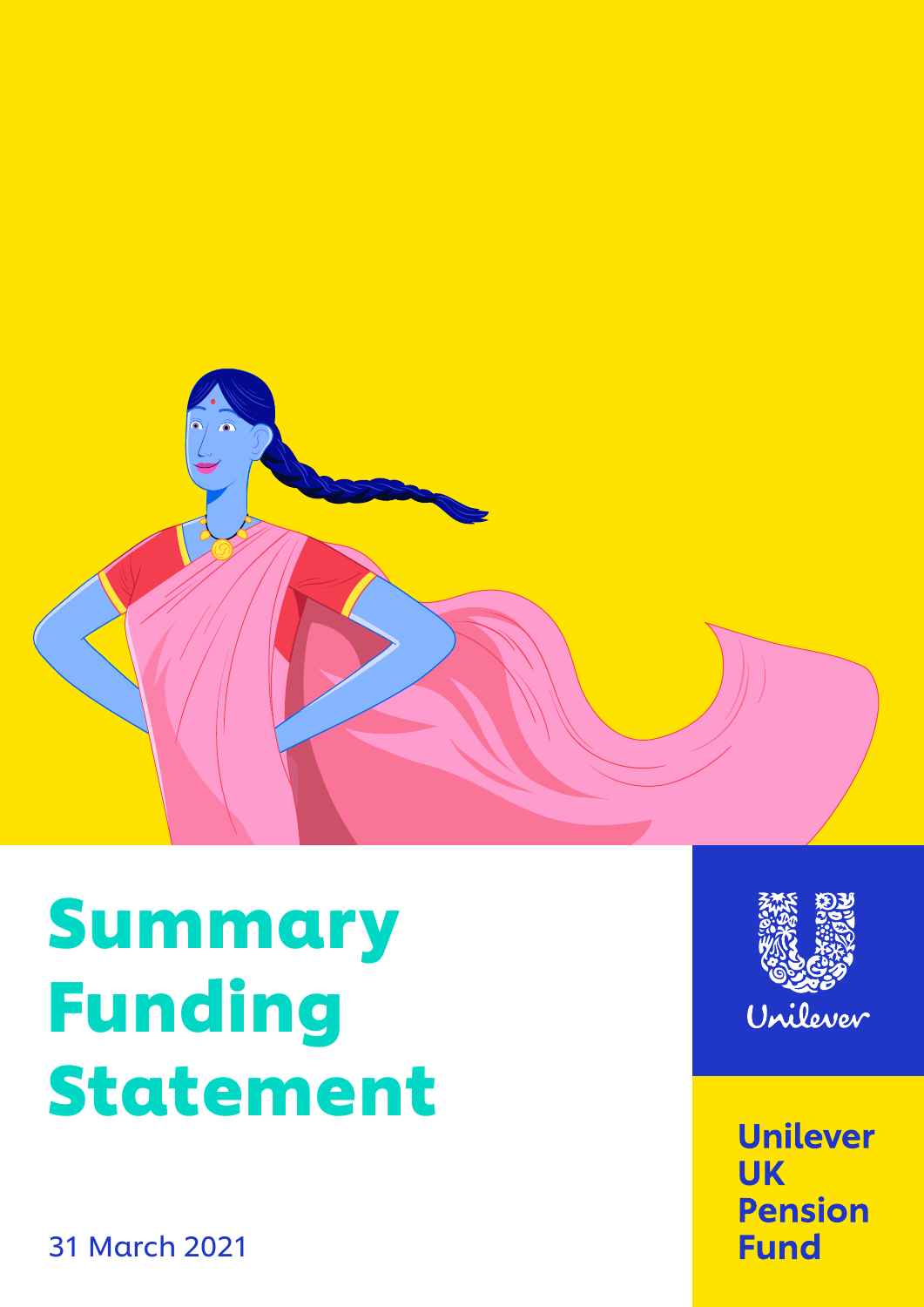Every year the Trustees of the Unilever UK Pension Fund (the Fund) publish a Summary Funding Statement to tell you about the Fund's funding position. The Statement tells you how much money has built up in the Fund - the assets, and how that compares with the amount the Fund needs to pay the benefits promised to members - the **liabilities**.

Our last Statement explained the funding position as reported in the 31 March 2020 annual funding update (which takes place in years when a formal valuation, which takes place every three years, is not carried out). This Statement reports the results of the annual funding update at 31 March 2021.

This Statement shows that on 31 March 2021 the Fund had more assets than liabilities – meaning it was in surplus. This is because the value of assets has increased significantly since March 2020, when a sudden drop in assets occurred due to the market's reaction to the coronavirus pandemic. Since 31 March 2021, the position has improved further due to the increase in the value of the assets being greater than the increase in the value of the liabilities.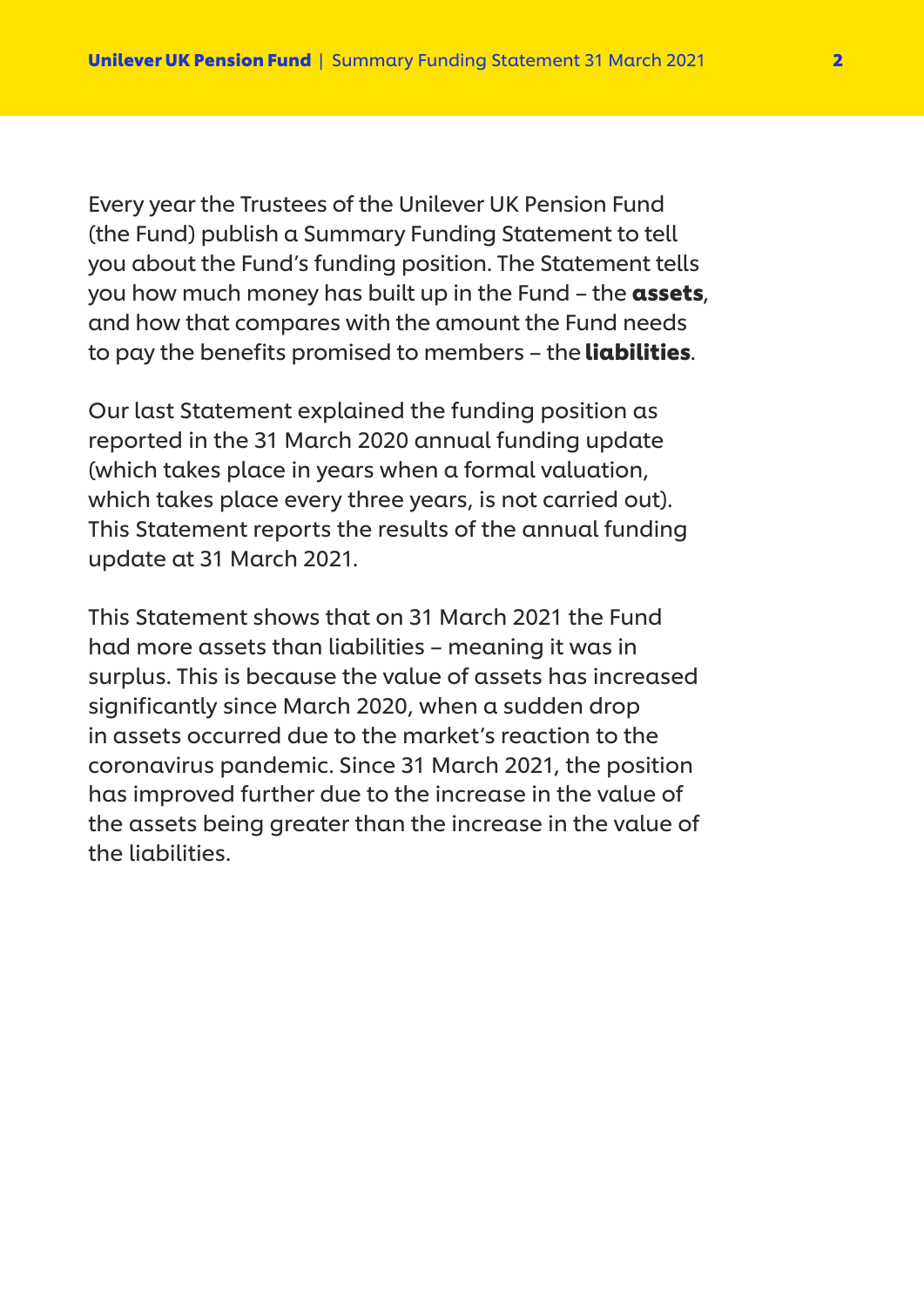# What this document tells you

## [How we assess the Fund's position](#page-3-0)

- How we set the funding target
- How we measure the funding level
- What we expect from Unilever

## [The details of the Fund's position](#page-4-0)

- The key figures and how they compare to the year before
- Long-term funding target
- What's happened since the last statement

## [Where to go to find out more](#page-6-0)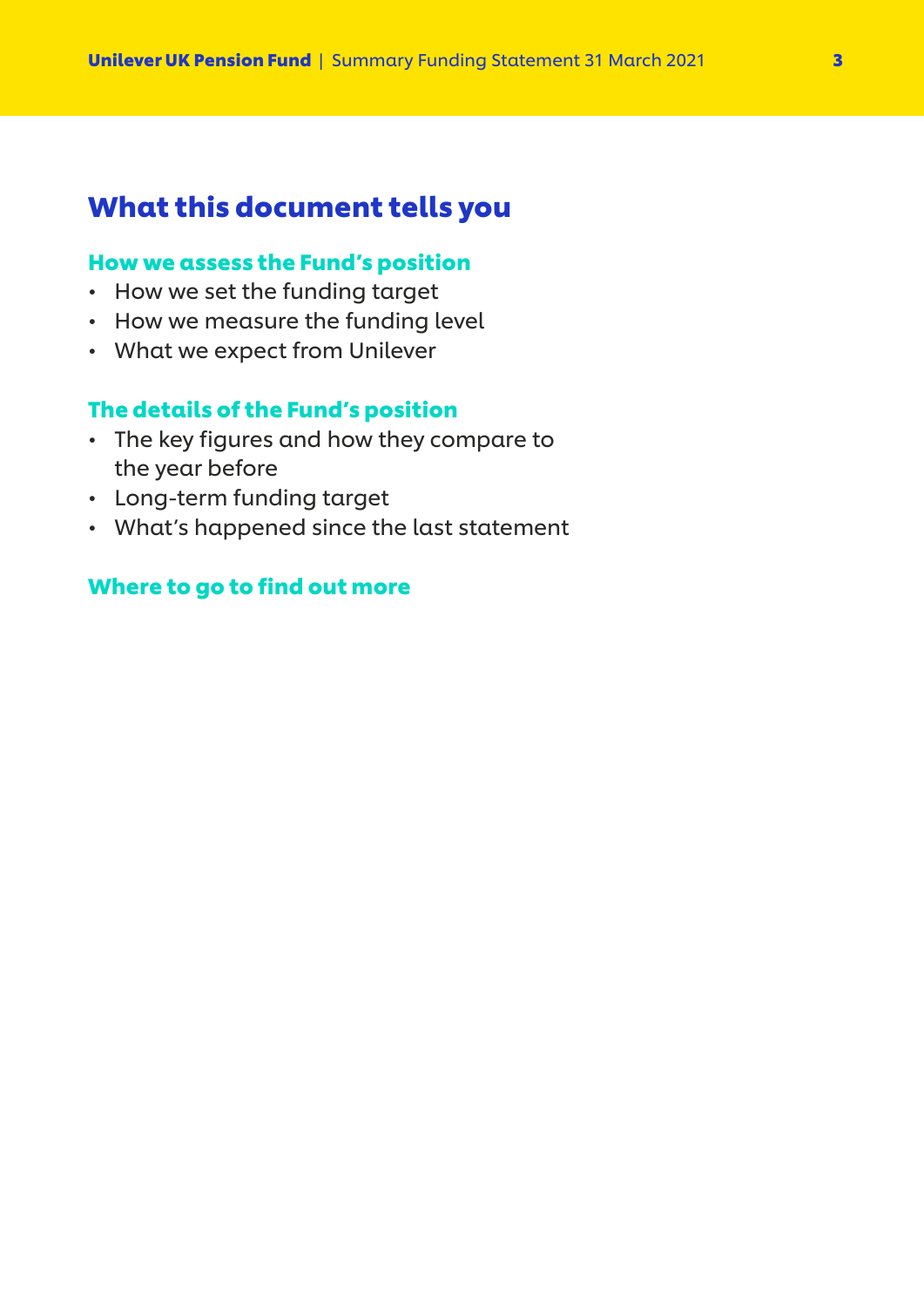## <span id="page-3-0"></span>How we assess the Fund's position

To understand the Fund's position, we need to know how much money has built up in the Fund – the **assets**. This includes the money Unilever has paid in, the money members have paid in, and the returns this money has generated while it's been invested.

We also need to know how that compares with the amount the Fund needs to pay the benefits promised to members – the **liabilities**.

Then we calculate the assets as a percentage of the liabilities, which shows the funding level. If the assets were the same as the liabilities, the funding level would be 100%.

## How we set the funding target

We work with Unilever to agree how we measure the Fund's liabilities known as the "technical provisions". At first, we work towards a funding target of having enough assets to cover 100% of the technical provisions.

To calculate the technical provisions, we look at Unilever's financial strength and what that means for its ability to support the Fund. We also look at our investment strategy and the returns it aims to deliver. And we look at various assumptions, including the latest data on life expectancy, to estimate how much money we'll need to pay members the benefits they've built up.

Our actuary looks at what might happen if any of the assumptions we've made turn out to be too low, or too high. Then we decide how confident or cautious we want to be when deciding on the safety margin to build into our funding target.

We have also set an additional long-term funding target using a lower-risk basis to measure our liabilities. You can read more about this target on [page 6](#page-5-0).

## How we measure the funding level

To assess the funding level, our actuary compares the value of the Fund's assets with the liabilities.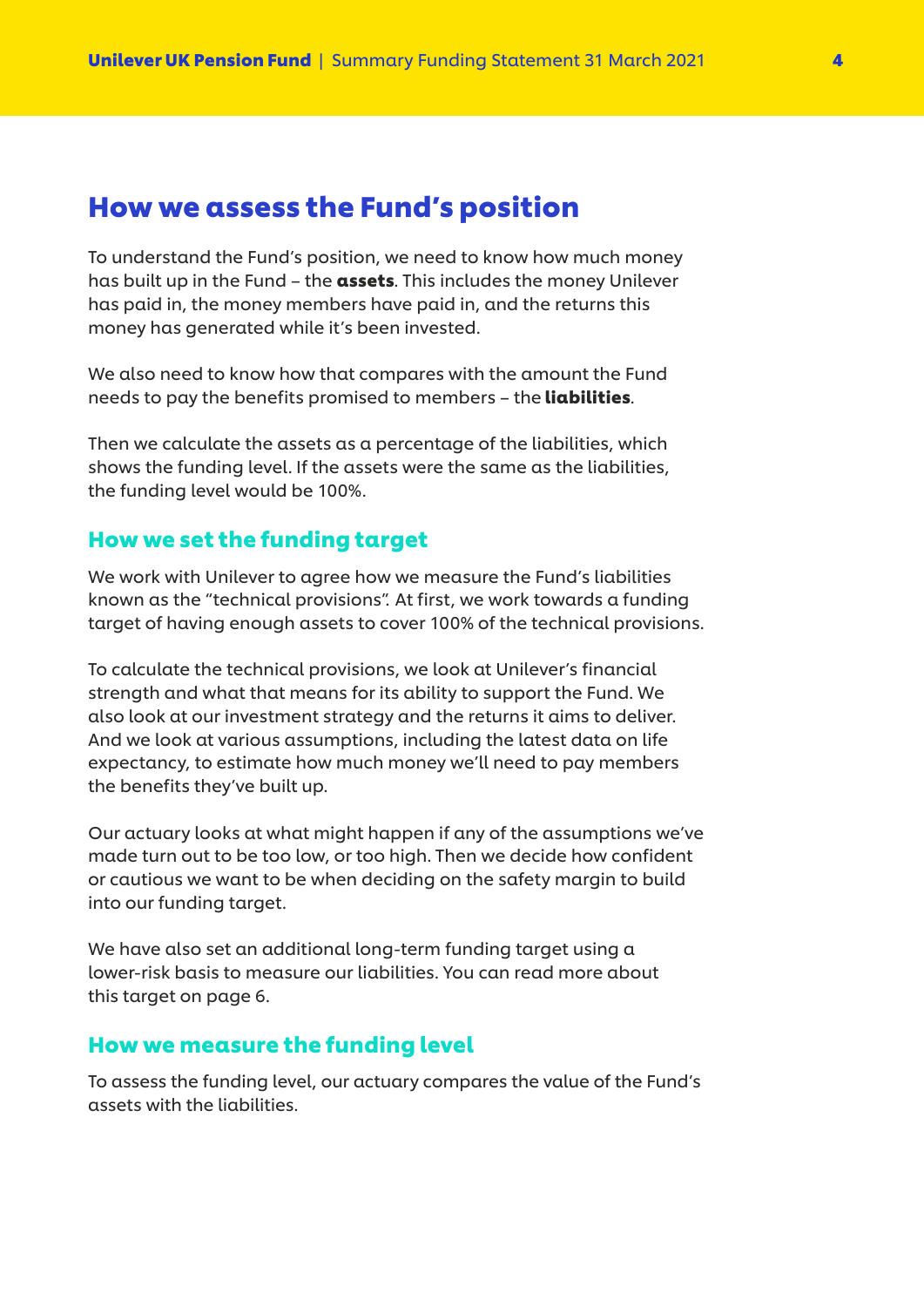## <span id="page-4-0"></span>What we expect from Unilever

The Fund relies on Unilever to:

- Pay regular contributions to cover its share of the cost of benefits that members build up in future
- Help to cover the expenses of running the Fund each year
- Agree to a recovery plan in the event that our actuary reports a deficit on a technical provisions basis at a valuation. The last valuation at 31 March 2019 showed a surplus instead of a deficit and there was no requirement for a recovery plan.

# The details of the Fund's position

## The key figures and how they compare to the year before

On 31 March 2021, the Unilever UK Pension Fund had a surplus of £1,091 million – on a technical provisions basis – which equates to a funding level of 111%. The funding level had increased from 31 March 2020 when we reported the results of the last annual funding update:

|                                             | <b>31 March 2021</b>      |                                             | <b>31 March 2020</b>    |
|---------------------------------------------|---------------------------|---------------------------------------------|-------------------------|
| Assets                                      | £10,678 million           | Assets                                      | £9,407 million          |
| Liabilities                                 | £9,587 million            | Liabilities                                 | £9,840 million          |
| Assets minus<br>liabilities                 | £1,091 million<br>surplus | Assets minus<br>liabilities                 | £433 million<br>deficit |
| Assets as a<br>percentage of<br>liabilities | 111% funding<br>level     | Assets as a<br>percentage of<br>liabilities | 96% funding<br>level    |

#### Why the funding level has improved since 2020

In March 2020, there was a drop in the funding level because the reaction of the market to the coronavirus caused significant falls in asset values. Since then, market has recovered and continues to grow, resulting in a significant increase in the assets held. The value of the liabilities has dropped over the period, resulting in an improvement in the funding level. Since 31 March 2021, the position has improved further due to the increase in the value of the assets being greater than the increase in the value of the liabilities. At 30 September 2021, the estimated funding level is 116% on the technical provisions basis.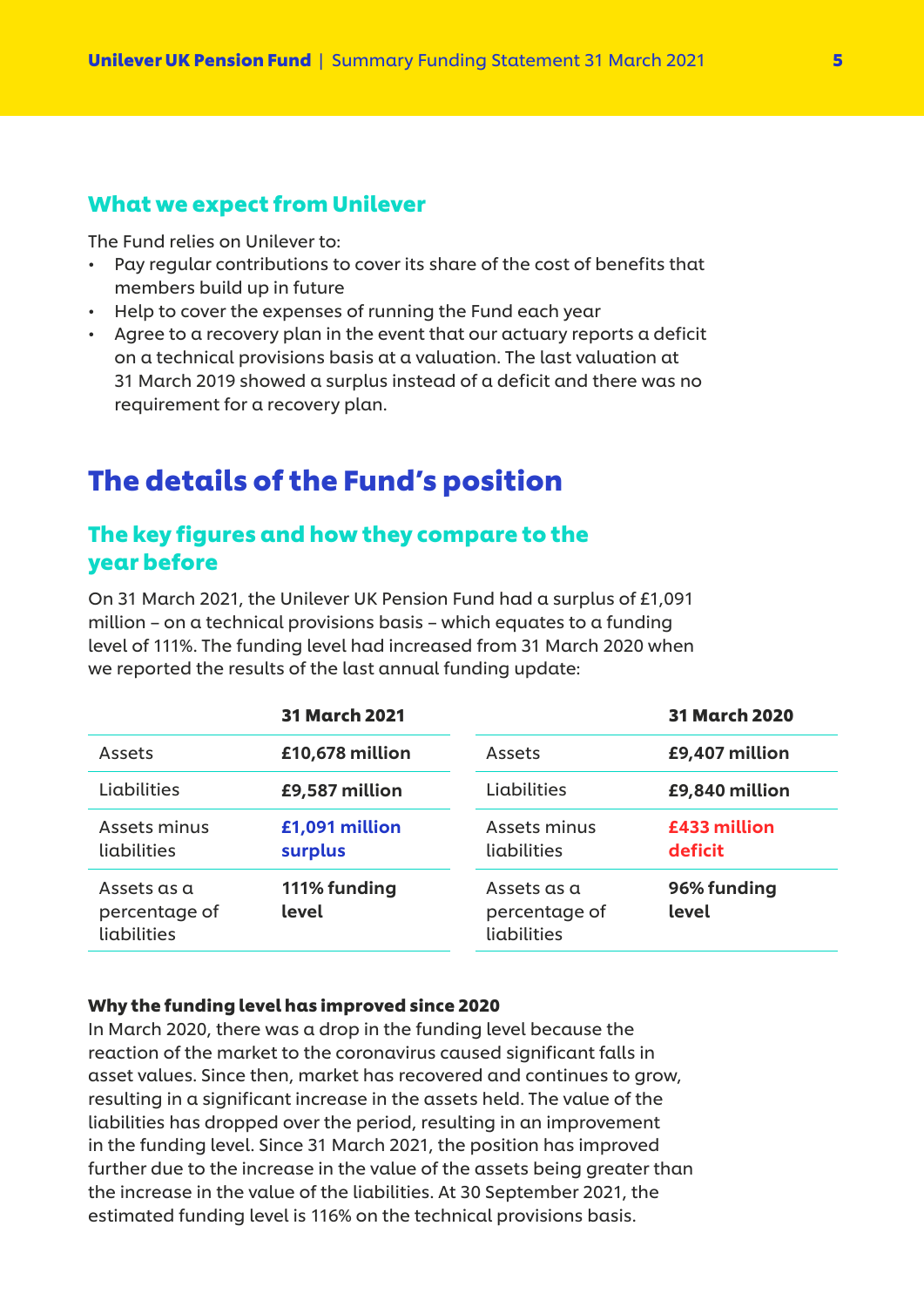#### <span id="page-5-0"></span>The funding level if the Fund had closed on the valuation date

By law, we also have to estimate what our liabilities would be if the Fund closed, and we paid an insurance company to take on the responsibility of paying each member their pension instead. This is called the solvency position. Unilever isn't thinking of closing the Fund, this estimate just helps us to more fully understand the Fund's position.

If the Fund had closed on 31 March 2021, the actuary estimated that we would have had to pay an insurance company £12,637 million to provide all the benefits in full. This would have meant that the Fund had a solvency deficit of £1,959 million equal to a solvency funding level of 84%.

This was an improvement from the solvency funding level at the last formal valuation at 31 March 2019 because of strong returns on assets. At 31 March 2019 we would have had to pay an insurance company £12,813 million – which meant a solvency deficit of £3,038 million and a solvency funding level of 76%.

At 30 September 2021, the solvency funding level was 87%.

## Long-term funding target

Our initial funding target was to meet 100% of the liabilities as measured on a technical provisions basis. We have exceeded or been close to that funding target over the past few years and therefore we've agreed with Unilever to use an additional lower-risk basis to measure our liabilities – called the "low employer dependency" basis – as well as the technical provisions basis.

Our long-term funding target is to reach a funding level on the low employer dependency basis of 105% by 31 December 2029. It's called "low employer dependency" because if we reach the target of 105%, we will be able to follow a lower-risk investment strategy, which means we are less likely to need extra payments from Unilever in the future.

At 31 March 2021, the Fund was 96% funded on this lower-risk basis. It had improved from 90% at 31 March 2019 because of the increase in asset values.

#### What's happened since the last statement

#### We haven't paid Unilever any money from the Fund

Legally, we have to tell you whether we've paid Unilever any money from the Fund since the last statement we sent you. We can confirm that we haven't.